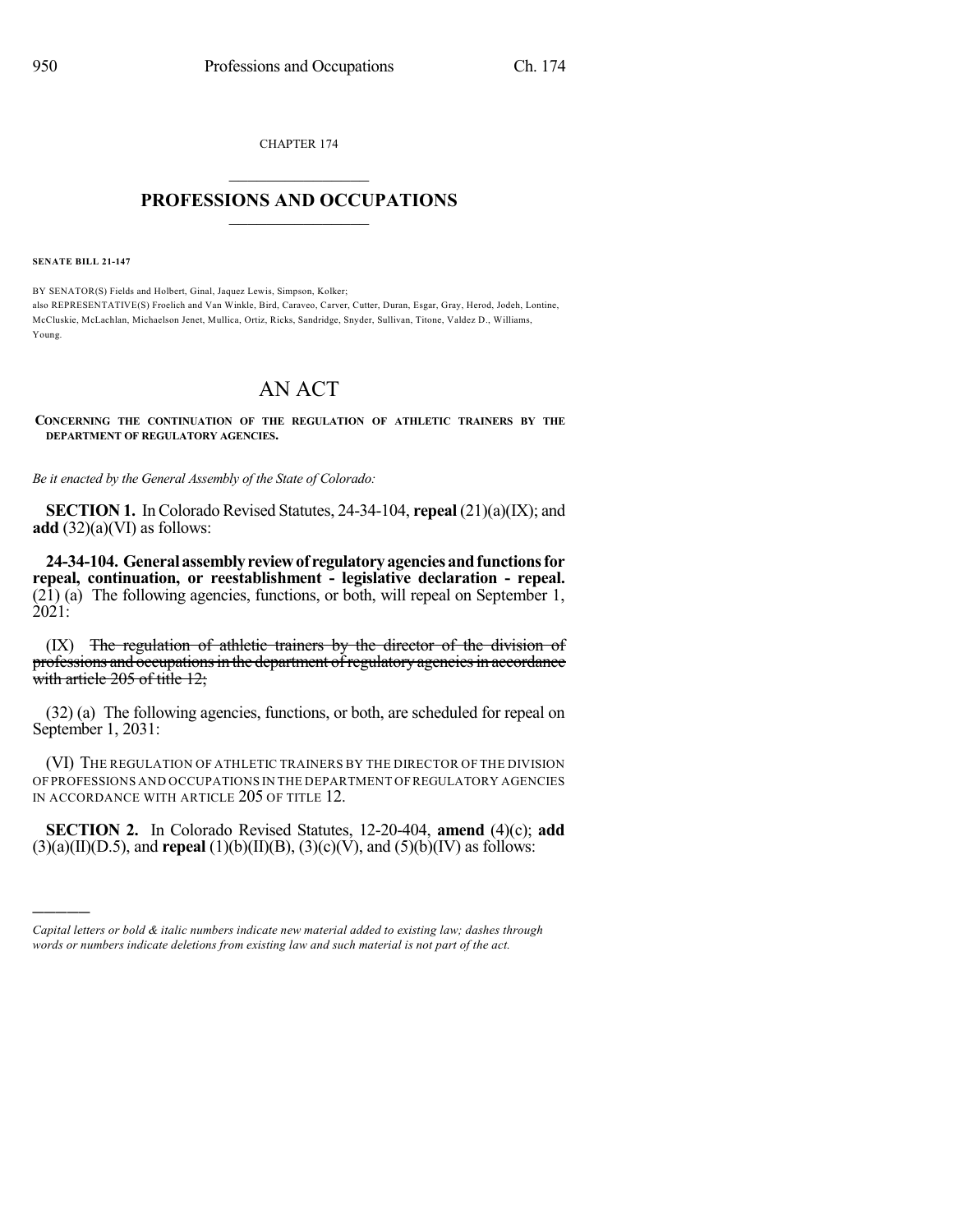**12-20-404. Disciplinary actions - regulator powers - disposition of fines.** (1) **General disciplinary authority.** If a regulator determines that an applicant, licensee, certificate holder, orregistrant has committed an act or engaged in conduct that constitutes grounds for discipline or unprofessional conduct under a part or article of this title 12 governing the particular profession or occupation, the regulator may:

(b) (II) A regulator is not authorized under this subsection (1)(b) to impose probation on a licensee, certificate holder, or registrant regulated under the following:

(B) Article 205 of this title 12 concerning athletic trainers;

(3) **Waiting period after revocation or surrender.** (a) (II) In addition, the waiting period specified in subsection  $(3)(a)(I)$  of this section applies when a person regulated under any of the following articles surrenders a license, certification, or registration to avoid discipline:

(D.5) ARTICLE 205 OF THIS TITLE 12 CONCERNING ATHLETIC TRAINERS;

(c) This subsection (3) does not apply to the following:

(V) Article 205 of this title 12 concerning athletic trainers;

(4) **Letter of admonition.** (c) This subsection (4) does not apply to the following:

## (I) Article 205 of this title 12 concerning athletic trainers; and

(II) article 310 of this title 12 concerning surgical assistants and surgical technologists.

(5) **Confidential letter of concern.** (b) Thissubsection (5) does not apply to the following:

(IV) Article 205 of this title 12 concerning athletic trainers; and

**SECTION 3.** In Colorado Revised Statutes, 12-205-104, **amend** (5) as follows:

**12-205-104. Definitions.**As used in this article 205, unlessthe context otherwise requires:

(5) "Direction of a Colorado-licensed or otherwise lawfully practicing physician dentist, or health-care professional PHYSICIAN ASSISTANT" means the planning of services with a physician dentist, or health-care professional PHYSICIAN ASSISTANT LICENSED UNDER ARTICLE 240 OF THIS TITLE 12 OR UNDER THE MEDICAL PRACTICE ACT OF ANOTHER JURISDICTION; the development and approval by the physician dentist, or health-care professional PHYSICIAN ASSISTANT of procedures and protocols to be followed in the event of an injury or illness; the mutual review of the protocols on a periodic basis; and the appropriate consultation and referral between the physician dentist, or health-care professional PHYSICIAN ASSISTANT and the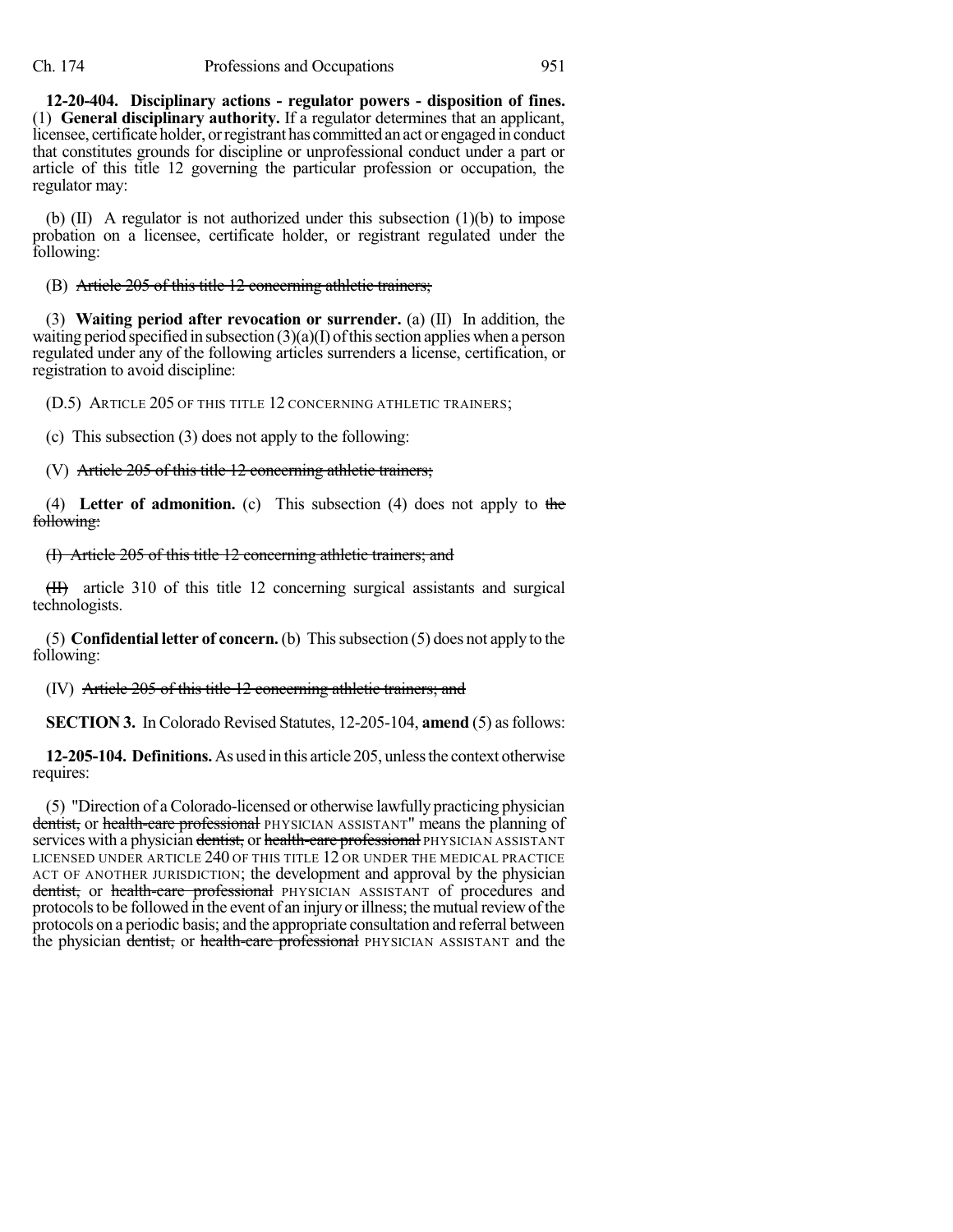athletic trainer.

**SECTION 4.** In Colorado Revised Statutes, 12-205-107, **amend** (1)(b) as follows:

**12-205-107. License required- repeal.**(1) Except as otherwise provided in this article 205, in order to practice athletic training or represent oneself as being able to practice athletic training in this state, a person must:

(b) Practice pursuant to the direction of a Colorado-licensed or otherwise lawfully practicing physician dentist, or health-care professional PHYSICIAN ASSISTANT.

**SECTION 5.** In Colorado Revised Statutes, 12-205-110, **amend** (5) as follows:

**12-205-110. Scope of article - exclusions - authority for clinical setting definitions.** (5) A licensee may provide athletic training services in a clinical setting to a person who is not an athlete if the athletic trainer is under the direction and supervision of a Colorado-licensed or otherwise lawfully practicing physician dentist, or health-care professional PHYSICIAN ASSISTANT who treats sports or musculoskeletal injuries. As used in this subsection (5), "direction and supervision" means the issuance of written or oral directives by the physician dentist, or licensed health-care professional PHYSICIAN ASSISTANT to the licensee pertaining to the athletic training services to be provided.

**SECTION 6.** In Colorado Revised Statutes, 12-205-111, **amend** (2)(c) and (2)(j) as follows:

**12-205-111. Grounds for discipline - disciplinary proceedings - definitions.** (2) The director may take disciplinary or other action in accordance with section 12-20-404 or issue a cease-and-desist order in accordance with section 12-205-112 upon reasonable grounds that the licensee:

(c) Has a substance use disorder, as defined in section 27-81-102, or is an excessive or habitual user or abuser of alcohol or habit-forming drugs or is a habitual user of a controlled substance, as defined in section  $18-18-102(5)$ , or other drugs having similar effects; except that the director has the discretion not to discipline the licensee if the licensee is participating in good faith in an alcohol or substance use disorder treatment program approved by the director EXCESSIVELY OR HABITUALLY USES OR ABUSES OR HAS ENGAGED IN EXCESSIVE OR HABITUAL USE OR ABUSE OF ALCOHOL, A HABIT-FORMING DRUG, A CONTROLLED SUBSTANCE, AS DEFINED IN SECTION 18-18-102 (5), OR ANY OTHER DRUG HAVING SIMILAR EFFECTS; EXCEPT THAT THE DIRECTOR HAS THE DISCRETION NOT TO DISCIPLINE THE LICENSEE IF THE LICENSEE IS PARTICIPATING IN GOOD FAITH IN A PROGRAM APPROVED BY THE DIRECTOR DESIGNED TO END THE EXCESSIVE OR HABITUAL USE OR ABUSE;

(j) Has failed to practice pursuant to the direction of a Colorado-licensed or otherwise lawfully practicing physician dentist, or health-care professional PHYSICIAN ASSISTANT;

**SECTION 7.** In Colorado Revised Statutes, **amend** 12-205-117 as follows: